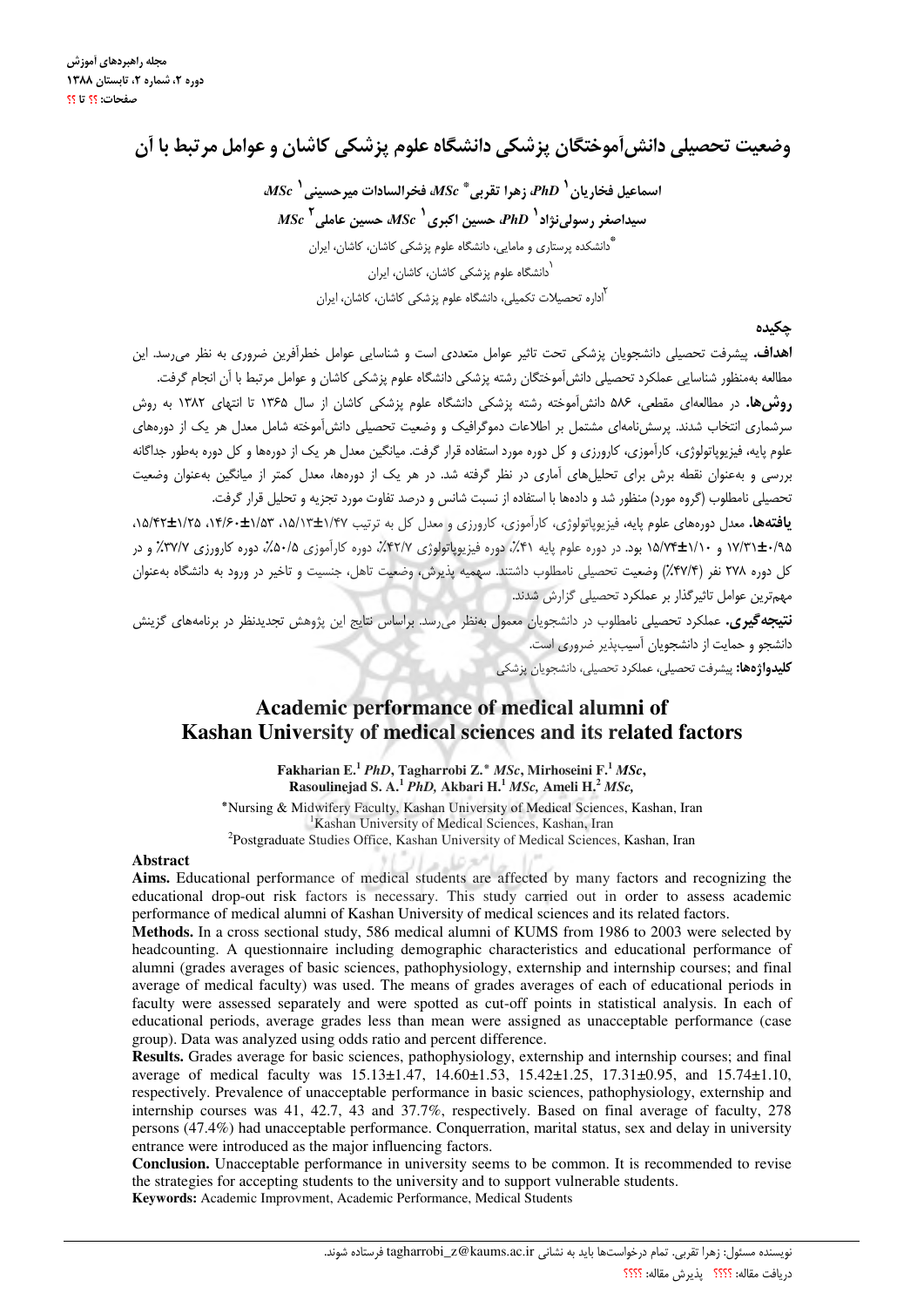#### مقدمه

یکی از انواع مهم ارزشیابی آموزشی ارزشیابی پیشرفت تحصیلی است [۱]. ارزشیابی مداوم و مستمر وضعیت تحصیلی دانشجویان در طول تحصیل از ارکان ضروری و اجتنابناپذیر بهبود کیفیت نظام آموزشی بوده كه از طريق مقايسه ميانگين نمرات اكتسابي دانشجويان در دوره-های مختلف امکان پذیر است و می تواند به تدوین بهتر برنامههای آموزشی و نهایتاً ارتقای کیفیت آموزش منجر شود [۲]. در این راستا یک مسئله بسیار مهم در آموزش علوم پزشکی، شکست تحصیلی است که تبعات روحی- روانی، خانوادگی و اجتماعی متعددی را به-همراه دارد [٣، ۴، ۵]. عدم موفقيت در تحصيل با معيارهاى متعددى قابل بررسی است [۴، ۶، ۷]. *سيف* يكي از اقدامات ضرورى در ارزشیابی پیشرفت تحصیلی را سنجش و اندازهگیری عملکرد فراگیران دانسته و خاطرنشان ساخته است که جهت انجام این اقدام نمرات حاصله از آزمونهای مختلف بهعنوان معیار قابل استفاده میباشند [۱]. با این دیدگاه برخی از محققین در فعالیتهای پژوهشی مربوطه به-عنوان معيار از معدل استفاده نمودهاند [٨-١۴].

تعدادی از مطالعات انجامشده در دانشگاههای داخل و خارج از کشور نشان دهنده شیوع زیاد شکست تحصیلی است، اما آمارهای گزارش شده درخصوص رشتههای گروه پزشکی بسیار متفاوت می باشند [۵، ۹، ۱۳، ۱۵، ۱۶، ۱۷، ۱۸، ۱۹]، که دلایلی همچون تفاوت در معیار مورد بررسی، رشته تحصیلی و مقطع زمانی مورد ارزیابی میتواند توجیه-كننده علت باشد. *عالى خانى* فراوانى وقوع معدل كمتر از ١٢ و يا افت معدل (بهمیزان حداقل دو نمره نسبت به ترم قبل) را در دانشجویان پرستاری دانشگاه علوم پزشکی ارتش ١۶/٩٪ گزارش کرده است [١٣]، کسب معدل کمتر از ۱۴ در دانشجویان پزشکی و دندان پزشکی شاغل به تحصیل در دانشگاه علوم پزشکی رفسنجان بهترتیب ٢٠/٢٪ و ۲۴/۵٪ برآورد شده است [۱۰]. در دانشگاه علوم پزشکی کردستان نیز در ۵۲/۳٪ دانشجویان پزشکی استفاده کننده از سهمیه رزمندگان، معدل نمرات دروس اختصاصى مقطع علوم پايه زير ١٢ گزارش گرديده است [١٢]. با توجه به شیوع قابل توجه افت تحصیلی، جهت پیش گیری از عوارض نامطلوب و در بسیاری از موارد غیرقابل جبران آن، غربال گری و شناسایی دانشجویان در معرض خطر ضروری است، چراکه با شناسایی بهموقع دانشجویان در معرض خطر و همکاری درونبخشی واحدهای آموزشی و دانشجویی و فرهنگی در دانشگاهها و اهتمام اساتيد راهنما، مي¤وان موجبات ارتقاي وضع تحصيلي أنها را فراهم نمود. بدیهی است که لازمه شناسایی دانشجویان در معرض خطر تبيين عوامل خطرساز مىباشد.

پیشرفت تحصیلی متأثر از عوامل متعدد است که در ارتباط با تأثیر فاکتورهای دموگرافیک، پیشینه تحصیلی، معیارهای پذیرش و… پژوهشهایی صورت گرفته است و نتایج آنها بیانگر تناقضات بسیاری است [١٢، ١٥، ١٧، ٢٠، ٢١، ٢٣، ٢٣، ٢٤، ٢٥، ٢۶]، بهنظر مي رسد اين تناقضات صرف نظر از تفاوت در تعداد نمونه و نوع نمونهگیری و معیار

مورد بررسی بیشتر منتج از مقطع، رشته تحصیلی و مکان پژوهش باشد، مسئلهای که *عدالتخواه* نیز بهطور واضح به آن اذعان داشته است [۱۵]. با توجه به جایگاه پیشرفت تحصیلی دانشجویان در اهداف عمده نظام آموزشی کشور، مطالعهای با هدف بررسی عملکرد تحصیلی و عوامل مرتبط با آن بر روى كليه دانش[موختگان رشته پزشكى عمومى دانشکده پزشکی دانشگاه علوم پزشکی کاشان از سال ۱۳۶۵ تا انتهای ١٣٨٢ انجام گرفته است كه در آن تأثير عامل مكان، مقطع و رشته تحصیلی، تناقضات موجود در ارتباط با عوامل تأثیرگذار، شیوع نسبتاً زیاد موارد شکست تحصیلی، خسارات ناشی از افت تحصیلی و اهمیت پیش گیری و ارایه راهبردهای ویژه برای تشخیص زودهنگام دانشجویان در معرض خطر مورد بررسی قرار گرفته است. باشد که نتایج این تحقیق در برنامههای گزینش دانشجو و در برنامهریزی های آموزشی در دانشکدههای مربوطه مورد استفاده قرار گیرد.

#### **,وشي ها**

مطالعه حاضر مطالعهای توصیفی از نوع مقطعی است که در آن کلیه دانش آموختگان رشته پزشکی عمومی دانشگاه علوم پزشکی کاشان از سال ۱۳۶۵ تا انتهای سال ۸۲ که از طریق کنکور سراسری پذیرش شده و جهت ثبتنام مراجعه كرده بودند، انتخاب شدند. دانشجوياني كه به دانشگاههای دیگر انتقالی گرفته بودند و دانشجویانی که از سایر دانشگاهها مهمان شده بودند، در مطالعه دخالت داده نشدند، اما دانشجویانی که از سایر دانشگاهها انتقالی گرفته بودند، در نمونههای مطالعه منظور گردیدند. در مجموع ۵۸۶ نفر بهصورت سرشماری انتخاب و اطلاعات براساس مستندات موجود در آموزش کل دانشگاه و آموزش دانشکده بهوسیله پرسش نامهای مشتمل بر سن، جنس، وضعیت تأهل، محل سکونت، نوع دیپلم، نوع سهمیه قبولی در کنکور ورودی، فاصله دیپلم تا ورود به دانشگاه، معدل دیپلم، رتبه در کنکور ورودی، معدل پیش دانشگاهی (ویژه دانشجویان نظام جدید) و وضعیت تحصیلی دانش آموخته (معدل هر یک از دورههای علوم پایه، فیزیوپاتولوژی، کارآموزی و کارورزی و کل دوره) توسط کارشناسان آموزشی جمع آوری گردید. جهت محرمانه نگهداشتن اطلاعات برای هر پرسشنامه با توجه به سال ورود هر فرد یک کد اختصاص داده شد. لازمبهذکر است قبل از اجرا، اعتبار صوری پرسشiامه به تأیید همكاران هيأتعلمي رسيد. براساس وضعيت دادههاى موجود ميانگين معدل هر یک از دورههای تحصیلی و کل دوره بهطور جداگانه بررسی و به عنوان نقطه برش جهت تحلیل های آماری استفاده شد. در هر یک از دورهها معدل كمتر از ميانگين بهعنوان وضعيت تحصيلي نامطلوب (گروه مورد) و معدل برابر یا بزرگتر از میانگین بهعنوان وضعیت تحصیلی مطلوب منظور شد. با استفاده از نرمافزار SPSS-11 در هریک از مراحل شیوع وضعیت تحصیلی نامطلوب در جامعه مورد نظر تعيين و وضعيت عوامل مرتبط آنها سنجيده شد. چون نقصان اطلاعاتی در ارتباط با برخی از عوامل مرتبط احتمالی (رتبه کنکور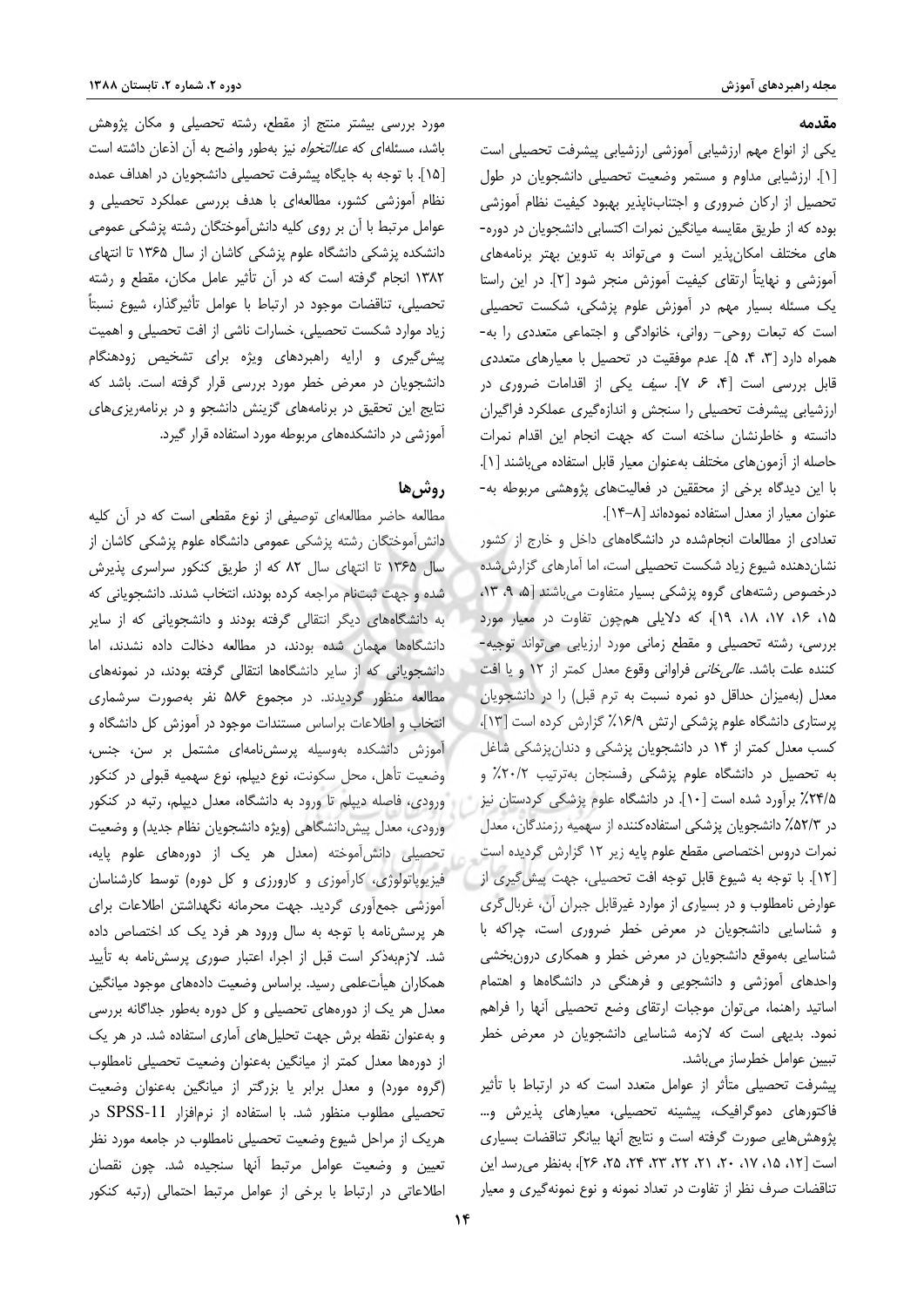ورودی، معدل پیش دانشگاهی) زیاد بود، آن موارد از تحلیلها حذف گردیدند. نظر به این که در این مطالعه نمونهگیری بهصورت سرشماری انجام شده و کوچکترین تفاوت نیز اهمیت دارد و معنیدار تلقی می-شود از محاسبهp value خودداری شده و به جای آن در ارتباط با متغیرهای کیفی Odds Ratio) OR/ نسبت شانس) و در ارتباط با متغیرهای کمی درصد تفاوت (اختلاف میانگین گروه مشکلدار از میانگین گروه بدون مشکل تقسیم بر میانگین گروه بدون مشکل ضرب-در عدد١٠٠) محاسبه شده است، البته در هر بخش تجزيه و تحليل-های آماری مواردی دخالت داده شدند که اطلاعات مربوط به وضعیت آنها در حیطه موردنظر کامل بوده است.

#### نتايج

از كل نمونه يژوهش ١٨٩ نفر (٣٢/٣٪) مؤنث، ٣٢ نفر (۵/۵٪) متأهل و ۷۵ نفر (۱۲/۸٪) بومی بودند. ۵۳۴ نفر (۹۱/۱٪) دارنده مدرک دیپلم تجربي بوده و ۴۴۲ نفر (۷۵/۴٪) از سهميه مناطق استفاده نموده بودند.

جدول ۱) توزیع فراوانی واحدهای مورد بررسی بر اساس وضعیت تحصیلی در دوره علوم بابه و به تفکیک عوامل مرتبط احتمال

|                |                   | . سو سر سر ب                                                                      |                                       |                       |                |
|----------------|-------------------|-----------------------------------------------------------------------------------|---------------------------------------|-----------------------|----------------|
|                |                   |                                                                                   |                                       |                       | وضعيت تحصيل    |
| درصد           | OR                | نامطلوب                                                                           | مطلوب                                 | در دوره<br>علوم يايه← |                |
| تفآوت          |                   |                                                                                   |                                       |                       |                |
|                |                   |                                                                                   |                                       |                       | عوامل مرتبط إ  |
|                | $9/\lambda\Delta$ | (7.19/5)710                                                                       | ۲۵۴) <sub>۱</sub>                     | مجرد                  | وضعيت          |
|                |                   | ۲۵ (۲۰۱۴)                                                                         | $(\lambda \vee \wedge \vee \vee \vee$ | متأهل                 | تأهل           |
|                | ۷/۳۹              | (79.7)                                                                            | ۲۳۸(۲۱۶٪)                             | تجربى                 | نوع            |
|                |                   | $(\lambda \setminus \cdot)$ ۲۴                                                    | $(\frac{7}{7})(\frac{7}{7})$          | ساير                  | ديپلم          |
|                | ۲/۵۲.             | ۷۵(۸/۲۳٪)                                                                         | ۱۱۳ (۲۴۴٪)                            | زن                    | جنس            |
|                |                   | ۱۸۳(۲٫۷۶)                                                                         | ۲۴۴ (۲۵۶)                             | مرد                   |                |
|                | $8/99$ .          | $(\lambda \Delta V/\lambda)$                                                      | $(79.77)$ ۲۳۲                         | مناطق                 |                |
|                |                   | $(\mathcal{K}(\mathcal{G}) \setminus \mathcal{K}(\mathcal{G})) \cdot \mathcal{K}$ | ۲۵ (۷/۹٪)                             | ساير                  | سهميه          |
|                | ۱/۴۲              | ۲۶(۱۰/۹)                                                                          | ۳۸(۱۴/۸٪)                             | کاشان و               | محل            |
|                |                   |                                                                                   |                                       | حومه                  |                |
|                |                   | ۲۱۳ (۱/۶۸۹)                                                                       | ۲۱۹ (۱۵۸٪)                            | ساير                  | سكونت          |
| <u>%-a/</u> q۴ |                   | ۲۰/۹۷±۳/۴۷ سال                                                                    | ۱۹۵۵/۲۵±۱۹ <sub>/۹۵</sub> سال         | سن                    |                |
| 7.-9۰/۷۴       |                   |                                                                                   | ۱/۰۸±۱/۶۵ سال ۲/۰۶±۲/۰۶ سال           |                       | فاصله ديپلم تا |
|                |                   |                                                                                   |                                       | ورود به دانشگاه       |                |
| ۱۳/۲۵٪         |                   | 14/47±7/47                                                                        | 16/6777/97                            |                       | معدل ديپلم     |

سن آنها در بدو ورود به دانشگاه ۳/۵۲± ۲۰/۸۸ سال، معدل کتبی دیپلم آنها ۲/۲۵± ۱۵/۶ و فاصله زمانی بین دیپلم تا ورود به دانشگاه ۱/۵۷±۲/۳۵ سال بود. طول مدت کل دوره، دوره علوم پایه، فیزیوپاتولوژی، کارآموزی و کارورزی بهترتیب: ۱۵/۶±۱۵/ ترم، ۴/۵۴±۰/۷۲ ترم، ۲/۱۴±۰/۲ ترم، ۲/۱۴ ترم، ۴/۵±۰/۷۲ ترم، ۱۸/۳۴±۱/۱۳ بود.

| بعدول ۲) توزیع فراوانی واحدهای مورد بررسی بر اساس وضعیت تحصیلی در دوره |  |
|------------------------------------------------------------------------|--|
| فیزیوپاتولوژی و به تفکیک عوامل مرتبط احتمالی                           |  |

|                                                                    | OR   | نامطلوب                   |                                                                                   | وضعيت تحصيل                                |                |
|--------------------------------------------------------------------|------|---------------------------|-----------------------------------------------------------------------------------|--------------------------------------------|----------------|
| درصد                                                               |      |                           | مطلوب                                                                             | در دوره<br>فيزيوپاتولوژي←<br>عوامل مرتبط ل |                |
| تفاوت                                                              |      |                           |                                                                                   |                                            |                |
|                                                                    |      |                           |                                                                                   |                                            |                |
|                                                                    | ۶۱۴۵ | $(79.78)$ ۲۲۶             | ۶۴۳(۳۸/۴)                                                                         | مجرد                                       | وضعيت          |
|                                                                    |      | ۲۴(۱۶٪))                  | ۴(۱۱۶٪)                                                                           | متأهل                                      | تأهل           |
|                                                                    | ۱/۲۷ | (79.78)                   | ۲۲۸(۳)۲۲۸)                                                                        | تجربى                                      | نوع            |
|                                                                    |      | (7.979)                   | ۱۹ (۷/۷٪)                                                                         | ساير                                       | ديپلم          |
|                                                                    | ۲/۲۷ | ۶۳(۲۵/۲٪)                 | $(\mathcal{X}\mathfrak{r}\mathfrak{r}/\mathfrak{r})\mathfrak{r}\cdot\mathfrak{r}$ | زن                                         | جنس            |
|                                                                    |      | ۱۸۷(۲/۷۴)                 | ۰۴(۵۶/۷)                                                                          | مرد                                        |                |
|                                                                    | ۳/۴۱ | ۱۵۸ (۲/۳۶۳)               | ۲۱۱(۸۵٪)۲                                                                         | مناطق                                      |                |
|                                                                    |      | (75/15)                   | ۱۴/۶)۳۶)                                                                          | ساير                                       | سهميه          |
|                                                                    | ۱۱۶  | ۳۹ (۱۵/۹٪)<br>۲۵ (۲۳۲/۳٪) |                                                                                   | کاشان و                                    | محل            |
|                                                                    |      |                           |                                                                                   | حومه                                       |                |
|                                                                    |      | ۲۲۵ (۹۰٪)                 | $(\lambda \wedge \uparrow \wedge) \uparrow \cdot \vee$                            | ساير                                       | سكونت          |
| $\frac{1}{2}-\lambda/\tau$                                         |      | ۲۰/۸۸±۳/۴۴ سال            | ۱/۹۶±۱/۹۶ سال                                                                     | سن                                         |                |
|                                                                    |      | ۲/۱۲±۲/۸۹ سال             | ۱/۵۹±۰/۹۸ سال                                                                     |                                            | فاصله ديپلم تا |
| $\frac{2}{\sqrt{2}}$ / $\frac{2}{\sqrt{2}}$ / $\frac{2}{\sqrt{2}}$ |      |                           |                                                                                   | ورود به دانشگاه                            |                |
| $\frac{1}{2}-11/11$                                                |      | 1۴/۶۹±۲/۴۵                | ۱۶/۵۳±۱/۷۳                                                                        | معدل ديپلم                                 |                |
| $X$ $Y$ $/$ $5Y$                                                   |      | ۱۴/۱۲±۱/۱۴                | ۱۶/۱۶±۰/۹۶                                                                        |                                            | معدل علوم يايه |
| $\frac{1}{2}-\frac{1}{2}$                                          |      | ۴/۷۳±۰/۷۲ ترم             | ۴/۵۷±۰/۷۶ ترم                                                                     |                                            | مدت علوم يايه  |
|                                                                    |      |                           |                                                                                   |                                            |                |

| <b>جدول ۳)</b> توزیع فراوانی واحدهای مورد بررسی بر اساس وضعیت تحصیلی در دوره |  |
|------------------------------------------------------------------------------|--|
| کارآموزی و به تفکیک عوامل مرتبط احتمالی                                      |  |

| درصد<br>تفاوت       |                            | نامطلوب                                                                                                                                                                                | مطلوب                                                                             | وضعیت تحصیل در<br>دوره کاراًموزی←<br>عوامل مرتبط إ |       |
|---------------------|----------------------------|----------------------------------------------------------------------------------------------------------------------------------------------------------------------------------------|-----------------------------------------------------------------------------------|----------------------------------------------------|-------|
|                     |                            |                                                                                                                                                                                        | ۳۳۹ (۹۸٪)                                                                         | مجرد                                               | وضعيت |
|                     |                            | $\qquad \qquad \mathfrak{f}/\lambda \cdot \frac{(\rlap/\lambda \cdot \mathfrak{A})\mathfrak{f}\mathfrak{f}\mathfrak{A}}{(\rlap/\lambda \cdot \mathfrak{A})\mathfrak{f}\mathfrak{f}^*}$ | $(\mathcal{X}\mathcal{Y}\mathcal{Y}\mathcal{Y})$ ۵                                | متأهل                                              | تأهل  |
|                     | $1/\Delta f$               | $(\lambda \mathcal{A}(\mathcal{V}))$                                                                                                                                                   | ۲۲۷(۹۳٪)                                                                          | تجربى                                              | نوع   |
|                     |                            | $(\lambda \setminus \neg \wedge \neg)$ ۲۶                                                                                                                                              | $(\lambda \lambda)(\lambda \lambda)$                                              | ساير                                               | ديپلم |
|                     | $\gamma/\cdot \gamma$ –    | ۶۷(۱۶۶۶)                                                                                                                                                                               | $(\mathcal{X}\mathfrak{f}\mathfrak{f}/\mathfrak{f})\mathfrak{f}\cdot\mathfrak{r}$ | زن                                                 |       |
|                     |                            | ۱۸۵(۲/۲۳/۴)                                                                                                                                                                            | ۲۴۱((۲٬۵۷/۸)                                                                      | مرد                                                | جنس   |
|                     | $\Delta/\cdot \Lambda$ –   | $(\frac{1}{2}(\frac{1}{2}+\frac{1}{2})\sqrt{2})$                                                                                                                                       | ۲۱۶(۱۸۸۵٪)                                                                        | مناطق                                              | سهميه |
|                     |                            | $(\lambda \mathbf{r} \mathbf{q}/\mathbf{v}) \cdot \cdot$                                                                                                                               | ۲۸(۱۱/۵)                                                                          | ساير                                               |       |
|                     |                            | $(\frac{1}{2})\frac{1}{2}$                                                                                                                                                             | ۱۴/۸)۳۶)                                                                          | <b>ححل گاشان و حومه</b>                            |       |
|                     | $\ldots$ $\sqrt{7\lambda}$ | $(\lambda \lambda \lambda / \lambda)$ ۲۲۳                                                                                                                                              | ۲۰۸(۲۵/۲)                                                                         | ساير                                               | سكونت |
| ۳۶/۱۶–٪             | $\cdots$                   | ۲۰/۹۰±۳/۴۵سال                                                                                                                                                                          | ۱/۹/۲۴±۱/۹۱سال                                                                    | سن                                                 |       |
| $\lambda$ -1.۳      |                            | ۰۲±۱/۶۸ سال ۲/۰۷±۲/۸۴ سال                                                                                                                                                              |                                                                                   | فاصله ديپلم تا ورود<br>به دانشگاه                  |       |
| ۱۲/۳۶٪              |                            | ۱۴/۶۰±۲/۴۲                                                                                                                                                                             | 1 <i>8/88±1/8</i> ۵                                                               | معدل ديپلم                                         |       |
| $\frac{1}{2}$ 11/۶۸ |                            | $\frac{18}{17}$                                                                                                                                                                        | ۱۶/۰۹±۰/۹۹                                                                        | معدل علوم يايه                                     |       |
| $\gamma$ .          |                            | ۴/۶۵±۰/۸۲ ترم                                                                                                                                                                          | ۴/۶۵±۰/۶۸ ترم                                                                     | مدت علوم پایه                                      |       |
| $\lambda$ ۱۲/۰۸     |                            | ۱۳/۶۸±۱/۲۵                                                                                                                                                                             | ۱۵/۵۶±۱/۱۷                                                                        | معدل فيزيوپاتولوژي                                 |       |
| ۱۵/۸۴٪              |                            | ۲/۳۴±۰/۸۹ ترم                                                                                                                                                                          | ۲/۰۲±۰/۱۵ ترم                                                                     | مدت فيزيوپاتولوژى                                  |       |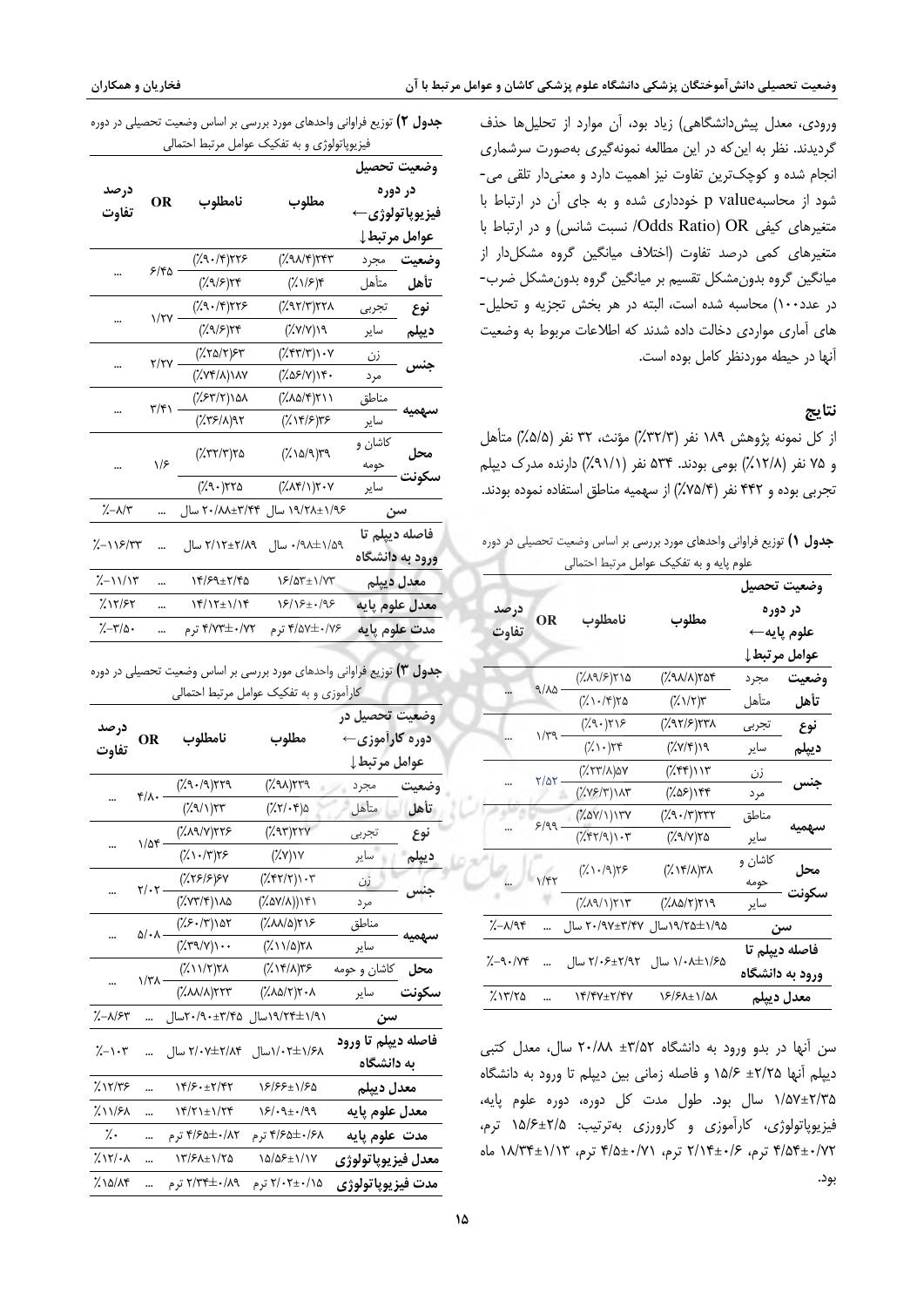معدل دورههای علوم پایه، فیزیوپاتولوژی، کارآموزی، کارورزی و معدل کل بهترتیب ۱/۴۷ ±۱/۵۳، ۱۵/۲+۱/۶۰، ۱۵/۴۲+۱/۲۵، ۱۷/۳۱±۰/۹۵ و ۱۵/۷۴±۱/۱۰ بود. در دوره علوم پایه ۲۴۰ نفر (۴۱٪)، در دوره فيزيوياتولوژي ۲۵۰ نفر (۴۲/۷٪)، در دوره كارآموزي ۲۵۱ نفر (۵۰/۵٪)، در دوره کارورزی ۲۲۱ نفر (۳۷/۷٪) و در کل دوره ۲۷۸ نفر (۲۷/۴٪) وضعیت تحصیلی نامطلوب داشتند.

جدول £) توزیع فراوانی واحدهای مورد بررسی بر اساس وضعیت تحصیلی در دوره كارورزي وبه تفكيك عوامل مرتبط احتمالي

| <mark>درصد</mark><br>تفاوت                   |                                   | نامطلوب                                                                                                                     | مطلوب          | وضعیت تحصیل در<br>دوره کارورزی←<br>عوامل مرتبط↓ |       |
|----------------------------------------------|-----------------------------------|-----------------------------------------------------------------------------------------------------------------------------|----------------|-------------------------------------------------|-------|
|                                              |                                   | $(\lambda^q \cdot \Delta)$ ۲۰۰                                                                                              | ۲۶۸(۵/۷۶٪)     | مجرد                                            | وضعيت |
|                                              | $\mathcal{F}/\cdot \mathcal{F}$ – | ۲۱(۱۸٪)                                                                                                                     | ۷(۲۱۵٪)        | متأهل                                           | تأهل  |
|                                              | $\sqrt{v}$                        | ۱۹۷(۱)۱۹۷)                                                                                                                  | ۲۵۷(۲۱۵٪)      | تجر بے ،                                        | نوع   |
|                                              |                                   | (7.1.4)                                                                                                                     | ۱۸(۱۶/۵٪)      | ساير                                            | ديپلم |
|                                              | $\frac{8}{2}$                     | $(\lambda \vee \alpha)\circ \gamma$                                                                                         | ۲۷(۲/۲۶٪)      | زن                                              |       |
|                                              |                                   | $(\lambda \wedge \lambda)(\lambda)$                                                                                         | ۱۴۸(۱۸/۲۵٪)    | مرد                                             | جنس   |
|                                              | $1/Yf -$                          | ۱۳۵(۱/۱۶۶۱)                                                                                                                 | ۲۳۳(۷)۲۳۳      | مناطق                                           |       |
|                                              |                                   | $(\lambda \setminus \{ \lambda \})$                                                                                         | ۱۸(۲/۶/۵)      | ساير                                            | سهميه |
|                                              |                                   | $(\frac{1}{2})\sqrt{7})$ 70                                                                                                 | ۳۹ (۱۴/۲)۳۹    | كاشان و حومه                                    | محل   |
|                                              | $1/\tilde{r}$ -                   | ۱۹۶(۷۸۸٪)                                                                                                                   | (۱۸۵/۸)۲۳۵     | ساير                                            | سكونت |
| $\lambda - \lambda/\kappa\lambda$            |                                   | ۲۰/۹۹±۳/۶۲سال                                                                                                               | ۱/۹/۲۵±۱/۹۱سال | سن                                              |       |
| $\lambda - \lambda \lambda / \omega \lambda$ |                                   | ۰۷±۲/۹۰ کسال                                                                                                                | ۱/۸۱±۱/۸ ۱سال  | فاصله ديپلم تا ورود<br>به دانشگاه               |       |
| $\frac{1}{2}$                                |                                   |                                                                                                                             | ۱۶/۳۵±۱/۹۳     | معدل ديپلم                                      |       |
| $\frac{1}{2}$                                |                                   | $\frac{1}{2}$                                                                                                               | ۱۵/۸۱±۱/۲۲     | معدل علوم يايه                                  |       |
| $\frac{1}{2}-1/9$ ۵                          |                                   | ۴/۷۰±۰/۷۹ ترم                                                                                                               | ۴/۶۱±۰/۷۲ ترم  | مدت علوم پايه                                   |       |
| $\frac{1}{2}$ 9/12                           |                                   | $\ensuremath{\mathcal{N}}/\ensuremath{\mathcal{N}}\xspace\to\ensuremath{\mathcal{N}}\xspace\ensuremath{\mathcal{N}}\xspace$ | ۱۵/۲۷±۱/۳۶     | معدل فيزيوپاتولوژى                              |       |
| $\frac{1}{2}-10/11$                          |                                   | ۰/۳۶±۰/۹۱ ترم                                                                                                               | ۲/۰۵±۰/۳۳ ترم  | مدت فيزيوپاتولوژي                               |       |
| %\/ay                                        |                                   | 14/21=1/10                                                                                                                  | ۱۵/۹۸±۱/۳۸     | معدل كارأموزى                                   |       |

وضعیت تحصیلی دورههای مختلف به تفکیک عوامل مرتبط در هریک از دورههای تحصیل در دانشکده پزشکی در جدول ۰، ۲، ۳، ۴، ۵ نشان داده شده است. این جداول گویای آنست که در دورههای علوم پایه، فیزیوپاتولوژی، کارآموزی، کارورزی و کل دوره تحصیل، تأهل خطر بروز وضيت تحصيلي نامطلوب را بهترتيب به ميزان ٩/٨٥، ٣/٨، ٣/٨، ۴/۰۲ و ۴/۰۹ برابر افزایش میدهد. فاصله دیپلم تا ورود به دانشگاه نیز در دانشجویانی که در کل دوره عملکرد تحصیلی نامطلوب داشتند نسبت به گروه مقابل ۸۴/۵۵٪ بیشتر است.

**جدول ٥)** توزیع فراوانی واحدهای مورد بررسی بر اساس وضعیت تحصیلی در کل دوره تحصیل در دانشکده پزشکی و به تفکیک عوامل مرتبط احتمالی

|                                           |                     | نامطلوب                              | مطلوب                           | وضعيت تحصيل         |                     |
|-------------------------------------------|---------------------|--------------------------------------|---------------------------------|---------------------|---------------------|
| درصد<br>تفاوت                             |                     |                                      |                                 | در کل               |                     |
|                                           |                     |                                      |                                 | دوره تحصيل←         |                     |
|                                           |                     |                                      |                                 | عوامل مرتبط↓        |                     |
|                                           | $f(\cdot)$          | ۲۵۳ (۹۱٪)                            | ۳۹۰(۱۶/۶۹۰٪)                    | <b>وضعيت مجرد</b>   |                     |
|                                           |                     | ۲۵ (۲۸٪)                             | $(\frac{7}{7})^{\gamma}$        | متأهل               | تأهل                |
|                                           | $\gamma/\gamma$     | ٢۴٩/۶)٢۴٩٪)                          | ۲۷۴(۳)۲۷۴)                      | تجربي               | نوع                 |
|                                           |                     | $(\lambda \setminus \mathcal{S})$ ۲۹ | $(\frac{7}{2}V)(V)(Y)$          | ساير                | ديپلم               |
|                                           | ۲/۷۹ -              | ۸۵(۶۰/۹٪)                            | ۲۶۲/۴)۱۲۶)                      | <u>زن</u>           |                     |
|                                           |                     | ۲۲۰(۱)۲۲۰)                           | ۱۷۱(۱۷۵٪)                       | مرد                 | جنس                 |
|                                           | $f/\mathcal{F}$ ) – | ۱۷۰(۱۲/۲٪)                           | ۲۶۱(۱۷۸٪)                       | مناطق               | سهميه               |
|                                           |                     | ۰۸/۸۱/۱۰۸)                           | ۱۳۶(۱۲/۱)۳۶                     | ساير                |                     |
|                                           | $1/\Delta F$ –      | $(\lambda \cdot \wedge \lambda)$     | ۴۴(۹)۲۴)                        | كاشان و حومه        | $\overline{\ }$ محل |
|                                           |                     | ۲۵۰(۹/۹۸٪)                           | ۲۵۲(۱)۲۵۲٪)                     | ساير                | سكونت               |
| ۷۰/۷−٪/                                   |                     | ۲۰/۸۴±۳/۳۲سال                        | ۱۹/۳۵±۲/۰۴ سال                  | سن                  |                     |
| %–^r/00                                   |                     | ۲/۰۳±۲/۷۶ سال                        |                                 | فاصله ديپلم تا ورود |                     |
|                                           |                     |                                      | ۱/۱۰±۱/۷۸ سال                   | به دانشگاه          |                     |
| $\frac{1}{2}$ 12/22                       |                     | ۱۴/۵۲±۲/۳۵                           | ۱۶/۶۱±۱/۶۱                      | معدل ديپلم          |                     |
| $\lambda$ 14/07                           |                     | $\frac{1}{\sqrt{2}}$                 | $\S$ /۲۴ $\pm$ $\cdot$ /۸۳      | معدل علوم پايه      |                     |
| $\frac{1}{2}\frac{1}{\sqrt{2}}$           |                     | ۴/۵۷±۰/۷۴ ترم                        | ۴/۵۱±۰/۷۱ ترم                   | مدت علوم پایه       |                     |
| $\frac{1}{2}$                             |                     | $\frac{1}{\sqrt{2}}$                 | $\lambda \Delta / 89 \pm 1 / 1$ | معدل فيزيوپاتولوژي  |                     |
| $\frac{1}{2}-15/87$                       |                     | ۲/۳۰±۰/۸۴ ترم                        | ۲/۰±۰/۱۶ ترم                    | مدت فيزيوپاتولوژي   |                     |
| ۱۱/۴۵٪                                    |                     | ۱۴/۴۶±۰/۷۶                           | ۱۶/۳۳±۰/۸۹                      | معدل كارأموزى       |                     |
| $\frac{1}{2}-\frac{1}{2}$                 |                     | ∗±۵ ترم                              | ۴±۰ ترم                         | مدت کارآموزی        |                     |
| ۶۱۶۵٪                                     |                     | ۱۶/۷۰±۰/۸۷                           | ۱۷/۸۹±۰/۵۸                      | معدل کارورزی        |                     |
| $\frac{1}{\sqrt{2}}$ $\frac{1}{\sqrt{2}}$ |                     | ۱/۴۲±۱/۴۸ماه                         | ۱۸/۲۱±۰/۷۶ماه                   | مدت کارورزی         |                     |

### و نتيجه گيري

نتایج نشان داد تأهل، استفاده از سهمیههای خاص، بومی نبودن و تأخیر در ورود به دانشگاه از مهمترین عوامل بروز عملکرد تحصیلی نامطلوب در کلیه مراحل تحصیل در دوره آموزش پزشکی عمومی می-باشد. در کل دوره، ۴۷/۴٪ واحدهای مورد بررسی از وضعیت تحصیلی نامطلوب برخوردار بودند. در حال*ی که رفعتی* شیوع عدم موفقیت تحصیلی را ۲۵/۵٪ برآورد کرده است [۱۴]، در پژوهش *شهیدی* این عدد بالغ بر ۵۰٪ بوده است [۱۲] و در دانشجویان پزشکی دانشگاه علوم پزشكى رفسنجان نيز اين رقم ٢٠/٢٪ گزارش گرديده است [۱۰]. بهنظر می رسد تفاوت در معیار ارزشیابی و ویژگیهای خاص گروه مورد بررسی توجیهکننده علت اختلاف مذکور باشد. در کلیه مراحل مورد بررسی سن ورود به دانشگاه در دانشجویان موفق کمتر بود. این یافته با نتایج بسیاری از مطالعات مطابقت دارد [۴، ١١، ٢٧، ۲۸، ۲۹، ۳۰]، *هرتا* مطرح کرده که دانشجویان مسن تر احتمالاً به علت تجربه وقايع تنش زاى بيشتر عملكرد تحصيلى ضعيف ترى دارند [٣١]،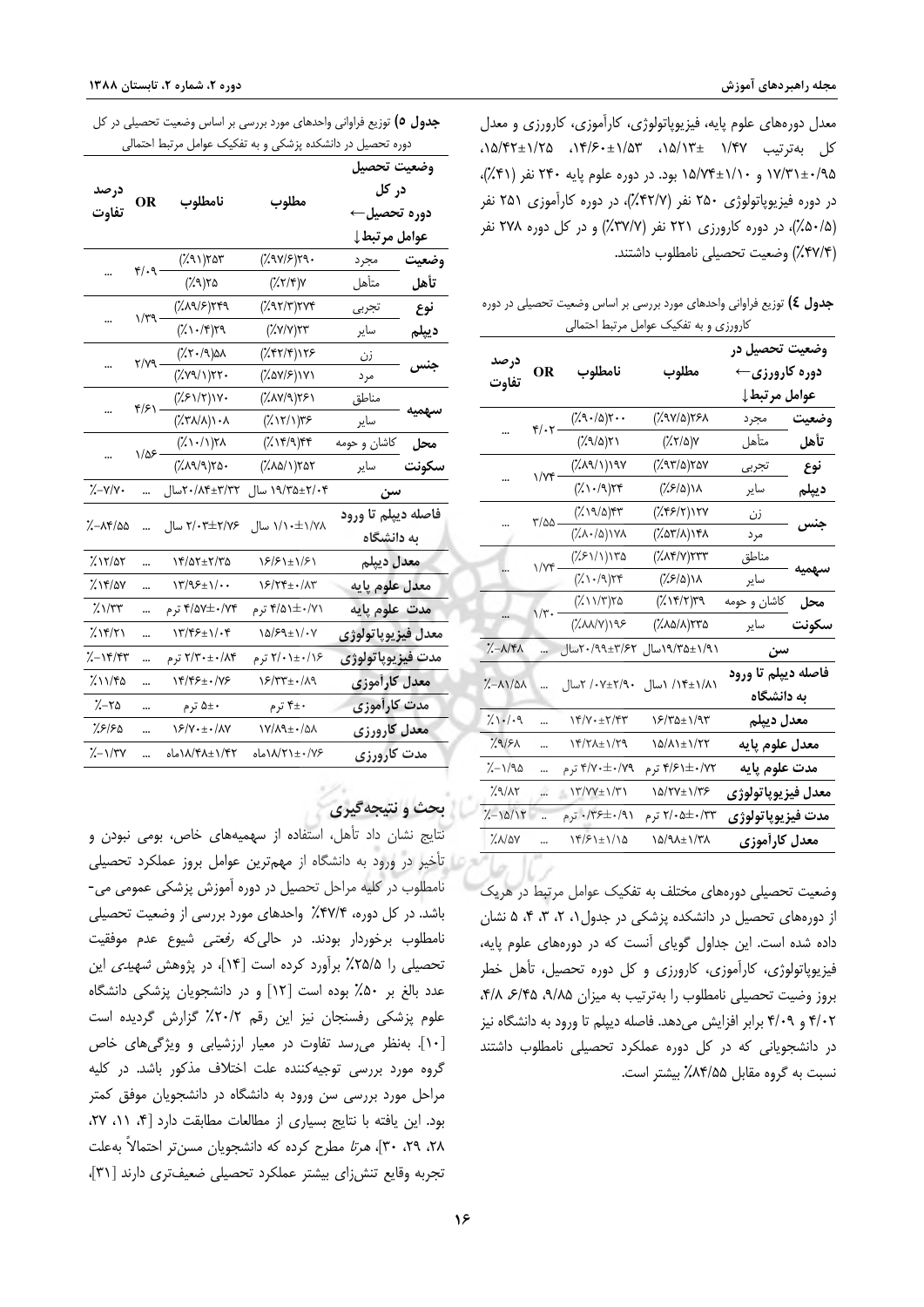در این رابطه برخی از متخصصین درگیری بیشتر افراد مسنتر در امور اقتصادی، اجتماعی و خانوادگی و عدم درگیری ذهنی افراد جوانتر به مسائل متفرقه اقتصادى و بيشتر بودن دقت و تمركز در أنها را بهعنوان دلايل قابل قبول ارايه مى كنند [٢٨]. لازمبهذكر است *زاهدى اصل* و قر*ینگ* تأثیر سن را تأیید نکردهاند [۱۷، ۴۷] و در برخی از گزارشات نتیجه کاملاً برعکس بوده است، که علت آن را جستجوی بیشتر اقدامات حمایتی از سوی دانشجویان مسنتر و تجربیات و انگیزه بیشتر آنان برای ارتقای شغلی ذکر کردهاند [١٧، ٣٢].

نتایج این تحقیق نشان داد معدل دورههای تحصیلی قبلی در کل مراحل مورد بررسی در دانشجویان موفق بالاتر بود. این یافته مؤید نتايج بسياري از مطالعات پيشين مي باشد [١٨، ٣٢، ٣٣، ٣٣، ٣٥، ٣٤]، نتايج اين تحقيق نشان داد معدل دوره هاى تحصيلى قبلى در كل مراحل مورد بررسی در دانشجویان موفق بالاتر بود. این یافته موید نتايج بسياري از مطالعات پيشين مي باشد [٢٩، ٣٧، ٣٨، ٣٩، ٣٠، ٣١، ۴۲، ۴۳] در حالی که با یافتههای فرینگ در تناقض است [۱۷]. تم*نایی* و همکاران علت عدم پیشرفت تحصیلی را در دانشجویانی که از پیشینه تحصیلی ضعیف برخوردارند، عدم آشنایی با مهارتهای مطالعه قید کردهاند و در این راستا به ضرورت آموزش این گونه مهارتها بهخصوص براي دانشجويان جديدالورود تأكيد نمودهاند [۳]. نتايج اين پژوهش حاكى از بيشتر بودن احتمال عملكرد تحصيلى نامطلوب در جنس مذکر است و نتایج بسیاری از بررسی ها در راستای مطالعه فعلي است [٢، ١١، ٧، ٢۶، ٢٧، ٢٨، ٣٩، ۴۵، ۴۶، ۴۷]، حال آن که در برخی مطالعات تفاوتی بین دو جنس گزارش نشده [۱۳، ۱۷، ۴۸] و *فریشن شلاگ* با یافتهای کاملاً برعکس مواجه شده است [۴۹]. در پژوهش های داخلی مسائلی مثل توجه به پایگاه اقتصادی-اجتماعی، نگرانی درباره بی کاری، اشتغال پس از تحصیل و کمتر بودن انگیزه نسبی دانشجویان پسر برای مطالعه پس از ورود به دانشگاه از جمله عوامل عمده سببساز در عملکرد تحصیلی ضعیف در جنس مذكر قيد شدهاند [٣، ١٠]. برخي از محققين نيز به لزوم بررسي دقيقٍ تر و عميق تر تأثير جنسيت تأكيد كردهاند [٢٨].

مطالعه فعلی نشان داد خطر وقوع عملکرد تحصیلی نامطلوب در دانشجویان غیربومی بیشتر است، این یافته با یافتههای برخی از مطالعات مشابه هماهنگ است [٣، ١١،٣٠، ٣٢، ٣۴،۵٠، شرايط خوابگاههای دانشجویی، دوری از خانواده و مشکلات ناشی از آن در آسیبشناسی این مؤلفه باید مدنظر باشد. البته در برخی مطالعات تأثیر محل سكونت تأييد نشده است [۵، ۷، ۱۰].

پژوهش فعلی نشان داد فاصله زمانی دیپلم تا ورود به دانشگاه در گروه موفق کوتاهتر بود. این رابطه در برخی از پژوهشهای پیشین تأییدشده [۴، ۸، ۲۸، ۵۱] در حالی که این موضوع در پژوهش *زاهدی* تأیید نشده است [۳۲]. تصور می شود گروهی که با تأخیر وارد دانشگاه می شوند توان مندی کمتری داشته، وقت بیشتری را برای قبولی صرف می کنند و در هر ترم موفق به کسب نمره قبولی در دروس کمتری می شوند.

در این بررسی خطر بروز عملکرد تحصیلی نامطلوب در دارندگان دیپلمهای غیرتجربی بیشتر بود. شاید علت آن سنخیت کمتر این گونه ديپلمها با رشته پزشكى باشد. *اسماعيلى* مطرح كرده عدم سنخيت بين رشته و گرایش تحصیلی در مقطع فعلی و قبلی امکان موفقیت تحصيلي را كاهش مي دهد [۵۱]. برخي تحقيقات نيز به شكلي مؤيد همین مطلب می باشد [۳۴، ۵۲، آور حالی که *زاهدی* تأثیر نوع دیپلم را بر پیشرفت تحصیلی تأیید نکرده است [٣٢].

لازم بهذکر است در هر بخش در ارزیابی علت نتایج بهدست آمده و تفاوتهای مشهود بین پژوهشهای مختلف حتماً زمان، مکان، رشته، مقطع تحصيلى و ابزار و معيار ارزيابي بايد مدنظر باشد.

با توجه به شیوع زیاد وضعیت تحصیلی نامطلوب و ارتباط بین متغیرهای دموگرافیک، پیشینه تحصیلی و معیارهای پذیرش با وضعیت تحصیلی دانشجویان پزشکی پیشنهاد میشود دستاندرکاران برنامه-های گزینش دانشجو، مسئولین و برنامهریزان آموزشی در دانشگاههای علوم پزشکی به این موارد و علل احتمالی این نتایج توجه نموده و با تجدیدنظر در شیوههای گزینش دانشجو، ایجاد تغییر در شیوههای آموزشی، افزایش امکانات رفاهی و آموزشی، برنامهریزی جهت حمایتهای کارشناسانه از دانشجویان، عملیاتی نمودن آییننامه استاد مشاور، ارتقای سطح توان مندی اساتید راهنما و مشاور و استفاده از مشاورین مجرب به رفع این علل اقدام نمایند. در نهایت این که انجام مطالعات تجربی در این زمینه می تواند متولیان آموزش را در ارایه راهکارهای عملی و اثربخش یاری دهد.

تشکر و قدردانی: پژوهشگران از معاونت محترم دانشگاه علوم پزشکی کاشان و کلیه کارشناسانی که در جمعآوری اطلاعات همکاری داشتند قدردانی بهعمل می آورند.

# ن ومطالعات فرس<br>م**منابع**

١- سيف على اكبر. اندازه كيرى سنجش وارزشيابى آموزشى. ويرايش سوم. تهران: انتشارات دوران؛ ١٣٨٢.

٢- مطلب:ژاد مينا، بيژني علي، عيسىپور رضا، قنبرى مهكام. وضعيت روند تحصيلي دانشجویان رشته دندانپزشکی مقطع بالینی دانشگاه علوم پزشکی بابل، ورودیهای ۷۵–۱۳۷۲. مجله دانشگاه علوم پزشکی بابل. تابستان ۱۳۸۲:(۵)۰: ۰۱–۷.

٣-تمنايىفر محمدرضا، نيازى محسن، امينى محمد. بررسى مقايسه اى عوامل موثر بر افت تحصیلی دانشجویان مشروط و ممتاز. دانشور رفتار. ۱۳۸۶:۱۳۸۴(۲۴):۵۳–۳۹. ۴- مطلق محمداسماعيل، الهامپور حسين، شكورنيا عبدالحسين. علل مشروط شدن دانشجویان دانشگاه علوم پزشکی جندی شاپور اهواز. مجله ایرانی آموزش در علوم پزشکی. ۸:۱۳۸۷:۸(۱):۹-۹۱.

۵- رئوفی محمدباقر، صداقت کامران، حنائی جلال، خدادادی خداداد، نظری مهدی، پوزش شهین دخت و همکاران. عوامل فردی و خانوادگی موثر بر افت تحصیلی دانشجویان دانشگاه علوم پزشکی تبریز در سال تحصیلی ۸۴–۱۳۸۳. مجله پزشکی دانشگاه علوم پزشکی تبریز. زمستان ۱۳۸۶/۴(۴):۱۵–۱۱۳.

۶- مجتهدی زهرا. بررسی رابطه بین شیوه فعلی گزینش دانشجو و موفقیت در دانشگاه. فصلنامه پژوهش و برنامه ریزی در آموزش عالی. ۱۳۷۳:۱۳/۳۵:(۱):۴۵-۱۲۳.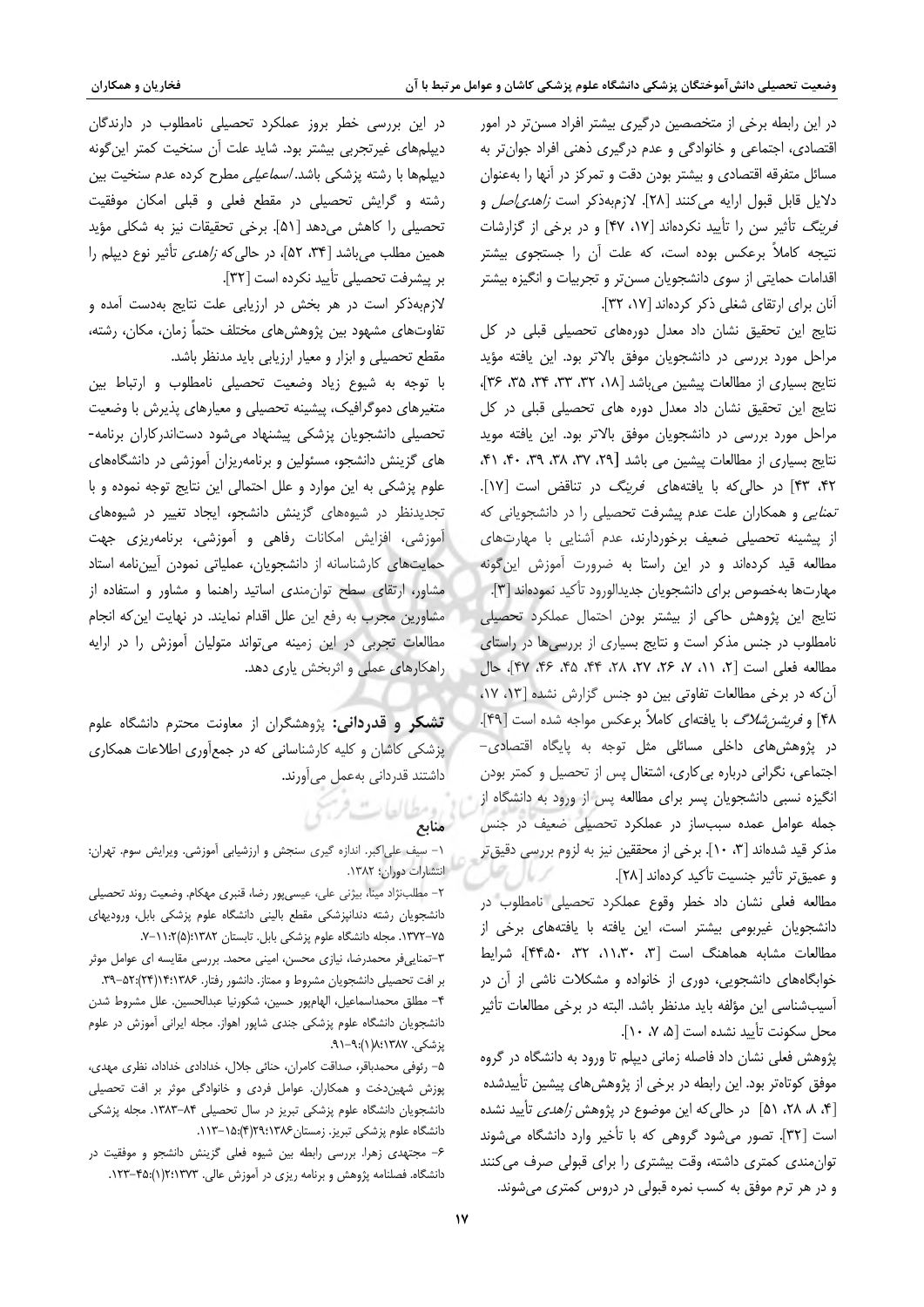25- Soemodihardio S. A study of possible influence of selected institutional, faculty and students factors on the academic performance of students in six nursing colleges in Indonesia [Dissertation].California: University of southern California; 1991.

٢۶- خدیوزاده طلعت. شاخصهای افت تحصیلی و عوامل موثر بر آن در دانشجویان یرستاری و مامایی علوم پزشکی مشهد. پژوهش در علوم پزشکی. ۲۸۲:(۰۰):۱۲۸۲.

٢٧- يوسفى مشعوف رسول، سعيدىجم مسعود. بررسى وضعيت روند تحصيلى دانشجویان رشته پزشکی مقطع علوم پایه همدان در طی ۵ سال. طب و تزکیه. ٢٨٦١: (۴۵): ٢١-١۶.

٢٨- حق دوست على اكبر، اسماعيلي أرين. پيشرفت تحصيلي دانشجويان پزشكي ورودی سالهای ۱۳۷۴ لغایت ۱۳۸۲ دانشگاه علوم پزشکی کرمان. گامهای توسعه در آموزش یزشکی. پاییز و زمستان ۱۳۸۷:۵:۱(۲):۸۰-۰۸.

29- Parker GB. On our selection: predictors of medical success. Med J Aust. 1993Jun;158(11):747-51.

٣٠- آقاجاني دلاور مولود، اميدوار شبنم. رونـد تحصـيلي فـارغ التحصـيلان مامـايي و دانشجویان ورودی سالهای ۷۶–۷۱ دانشگاه علوم پزشکی بابل. مجله دانشـگاه علـوم یز شکے , بابل . ١٣٨٢؛ (٢): ۶۲–۶۲.

31- Hutapea RA. The investigation of selected admission variables to predict students' school in Indonesia [Dissertation]. California: University of southern California; 1991.

٣٢- زاهدي|صل محمد. عوامل موثر بر پيشرفت تحصيلي دانشجويان دانشگاه شاهد. فصلنامه دانشگاه شاهد (دانشور). ۱۳۷۴:۱۳(۹،۱)۵۲–۴۱.

33- McCarey M, Barr T, Rattray J. Predictors of academic performance in a cohort of pre-registration nursing students. Nurs Educ Today. 2007;27(4):357-64.

34- Radke KJ, Rideout K. Factors related to academic performance of nursing students in a graduate physiology course. J of the New York State Nurse Association [serial on line] 2000 Spr-Sum; 31(1) .Available from:URL: http://www.nysna.org/publications/journal/journal.htm.

35- Kay Lambkin F, Pearson SA, Rolfe I. The influence of admission variables on first year medical school performance. Med Educ. 2002 Feb;36(2):154-9.

36- Walker K. Satterwhite T. Academic performance among African American and Caucasian college students: Is the family still important? Coll student J. [serial on line] 2002 Mar. Available from: URL: http://findarticles.com/p/articles/mi\_m0FCR/is\_1\_36/ai\_85007

 $775$ ?tag=artBody:col1.

37- Iramaneerat C. Predicting academic achievement in the medical school with high school grades. J Med Assoc Thai. 2006 Sep;89(9):1497-505.

٣٨- فلاحزاده محمدحسين، رضايي ريتا. بررسي همبستگي برخي از فاكتورهاي پيش دانشگاهی با عملکرد تحصیلی و موفقیت دانشجویان پزشکی دانشگاه علوم پزشکی

شیراز. مجله علوم اجتماعی و انسانی دانشگاه شیراز. ۲۲:۱۳۸۴(۴): ۰۱- ۲۰۵.

39-Sandow PL, Jones AC, Peek CW, Courts FJ, Watson RE. Correlation of admission criteria with dental school performance and attrition. J Dent Educ. 2002 Mar;66(3):385-92.

40-Karemera D, Reuben LJ, Sillah M. The effects of academic environment and background characteristics on student satisfaction and performance: the case of South Carolina State University's School of Business. College Student Journal  $line]$  2003 Jun. Available from: **Serial** on URL:http://findarticles.com/p/articles/mi\_m0FCR/is\_2\_37/ai\_ 103563753/?tag=content;col1

41- Garavalia LS, Gredler ME. Prior achievement, aptitude, and use of learning strategies as predictors of college student achievement.College Student Journal [serial on line] 2002 Available from:  $IIRI:$ Dec.

٧- هزاوهئي سيدمحمدمهدي، فتحي يدا...، شمشيري مهري. بررسي برخي علل مشروطی از دید دانشجویان دانشگاه علوم پزشکی همدان در سال ۸۱–۸۰ گامهای توسعه در آموزش پزشکی، بهار و تابستان ۱۳:۱۳۸۵(۰):۴۲-۳۳.

٨- منيري رضوان، قلبتراش هاشميه، موسوى غلام عباس. بررسى علل عدم موفقیت تحصیلی در دانشجویان رشته پیراپزشکی دانشگاه علوم پزشکی کاشان. آموزش در علوم پزشکی. ۱۳۸۵:۶:۱۳۵-۱۳۵.

۹– دهبزرگی غلامرضا، موصلی حیدرعلی. علل افت تحصیلی در دانشجویان پزشکی دانشگاه شیراز ۱۳۷۸. مجله دانشگاه علوم پزشکی بابل. تابستان ۵:۱۳۸۲(۲):۸-۷۴.

١٠- رشيدى نژاد حميدرضا، مرتضوى سيدمحمدجواد. افزايش نسبت دانشجويان دختر در رشته های پزشکی و دندانپزشکی و موفقیت بیشتر تحصیلی آنها در دانشگاه علوم پزشکی رفسنجان در سال تحصیلی ۸۳–۸۲. مجله علمی دانشگاه علوم پزشکی , فسنجان. ۰٫۴:۱۳۸۴):۵۰–۸۰.

١١- خزاعى زهره، خزاعى طيبه، بابايى ميثم. بررسى روند تحصيلى دانشجويان پزشکی دانشگاه علوم پزشکی بیرجند در مقطع علوم پایه. گامهای توسعه در آموزش پزشکی. پاییز و زمستان ۱۳۸۷:۵(۲):۵۱-۱۴۸.

١٢- شهيدى محسن، قصرى سعيد، تيمورى پروانه. بررسى ميزان پيشرفت تحصيلى دانشجویان رشته پزشکی در سهمیه های مختلف پذیرش در دانشگاه علوم پزشکی کردستان ورودیهای ۷۴–۱۳۷۱. مجله علمی دانشگاه علوم پزشکی کردستان.  $\mathcal{N}(\mathcal{X})$  /  $\mathcal{X}(\mathcal{X})$ 

١٣- عالى خانى شيرين، مركزى مقدمنادر، برومند سهيلا، زندبكله ميترا. بررسى عوامل موثر بر افت تحصیلی دانشجویان پرستاری در سالهای ١٣٨٠ تا ١٣٨٣ دانشگاه علوم بزشکی ارتش. محله دانشگاه علوم بزشکی ارتش. ۲۴:۱۳۸۵(۲):۲۴: ۸۱۹

١۴- رفعتي فوزيه، شريف فرخنده، ضيغمي بهرام. رابطه پيشرفت تحصيلي با برون گرایی درون گرایی و روان نژندی دانشجویان پرستاری شیراز. مجله دانشگاه علوم پزشکی قزوین. بهار ۸:۱۳۸۳):۴-۳۰.

١۵- عدالتخواه حسن، جهانگیری سیفا...، خانبابازاده مژگان، امانی فیروز، هاشمی-

لر مازیار. وضعیت تحصیلی دانش آموختگان دانشگاه علوم پزشکی اردبیل. مجله ایرانی آموزش در علوم پزشکی. ۱۳۸۴:۵(۲):۵-۱۹۳.

16- Meshkani Z. High school achievement as a predictor for university performance. J Med Educ. 2004;5(1):11-2.

17- Fearing AD. Predictors of academic performance for minority baccalaureate nursing students [dissertation]. Illinois: Illinols state university; 1995.

18- Ofori R, Charlton JP. A path model of factors influencing the academic performance of nursing students. J Adv nurs. 2002;38(5):507-15.

19- Lazin R, Neumann L. Student characteristics as predictors of drop-out from medical school. Med Educ. 1991 Sep;25(5):396-404.

20- Arulampalam W, Naylor R, Smith J. Factors affecting the probability of first year medical student drop-out in the UK. Med Educ. 2004 May;38(5):492-503.

21-James D, Chilvers C. Academic & non-academic predictors of success on the Notingham undergraduate medical course. Med Educ. 2001 Nov;35(11):1056-64.

٢٢- هرمزى محمود. بررسى عوامل موثر بر افت تحصيلى دانشجويان دانشگاه پيام نور [پایان نامه کارشناسی ارشد]. تهران: دانشکده علوم تربیی و روانشناسی دانشگاه علىامه طباطيات: ١٣٧٣.

23- Schmid C, Abell P. Demographic risk factors, study patterns, end campus involvement as related to student success among Guilford technical community college students. Community Coll Rev. 2003 Sum;31(1):1-16.

24- Fitzpatrick KM, Wright MP. Gender differences in medical school attrition rate. AM Med Womens Assoc. 1995 Nov-Dec;  $50(6):204-6.$